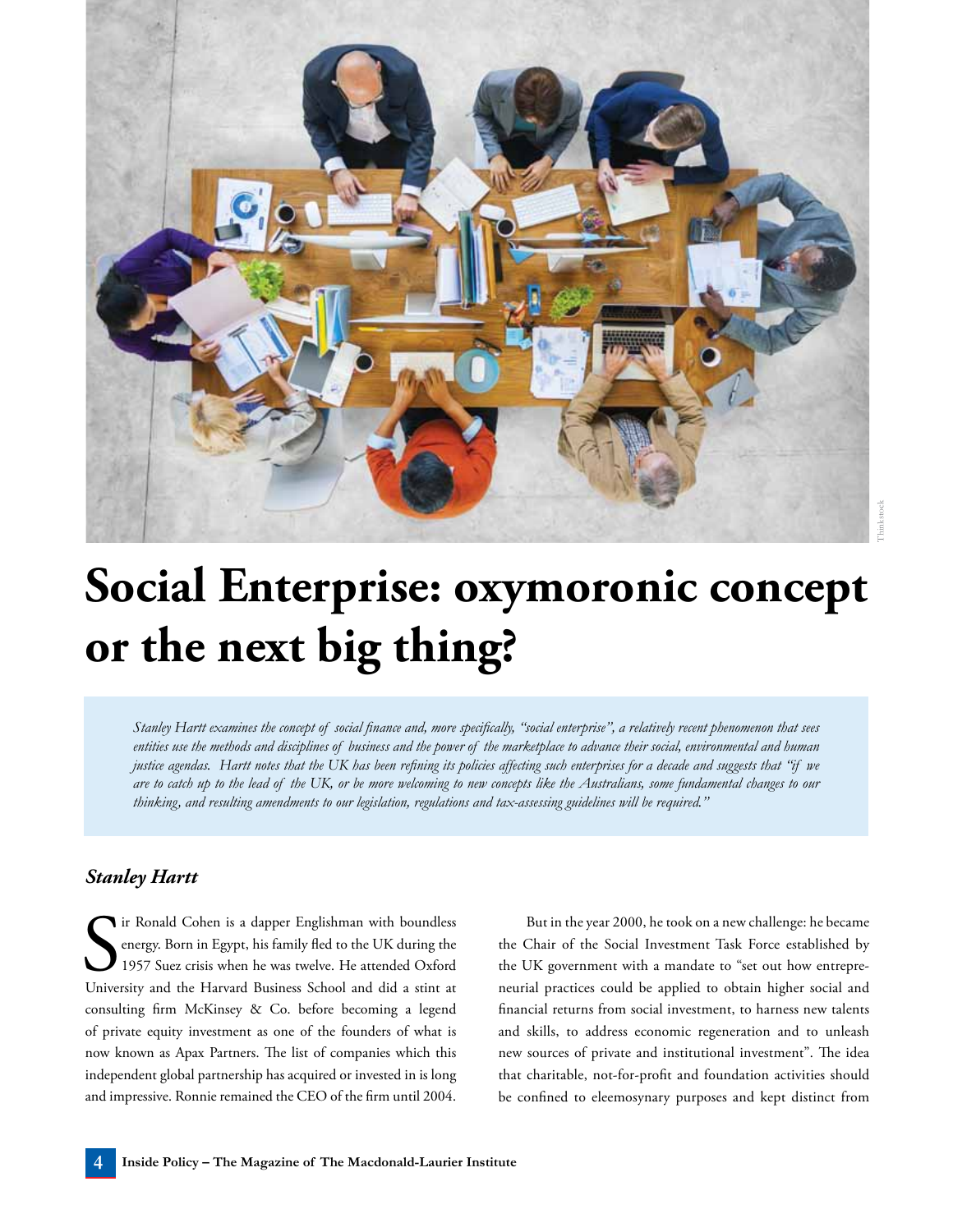gainful, business-like techniques, even in furtherance of their benevolent aims, was being challenged conceptually. The task force was to examine techniques to apply the tried and true methods of capitalist private enterprise to what had heretofore been seen as a world supported by the generosity of individuals and businesses as well as by the public purse but as antithetical to commercial pursuits.

The recommendations of the Task Force began the change in thinking which has since been fully endorsed and supported by successive United Kingdom governments. Beginning with his Bridges Ventures in 2002, an investor in sustainable growth projects which produce both financial returns and social and environmental benefits, Cohen went on to chair the Commission on Unclaimed Assets in 2005, which recommended that unclaimed funds in dormant bank accounts be directed to a social investment bank to provide seed capital and loan guarantees to charitable and voluntary sector projects.

Social Finance UK, founded in 2007 with a mission to create a social investment market, has developed the "social impact bond", an outcomes-based investment in community social projects. Its pilot venture in 2010 was the Peterborough Prison bond, under which the Government will pay, out of the resulting savings in the costs of incarceration, a return to private sector investors which escalates according to the rate of reduction in recidivism of a defined population of paroled and released prisoners achieved by the plan's managers.

In July 2011, Sir Ronald became the chairman of Big Society Capital (BSC), Britain's first social investment bank. The role of the BSC is to provide socially orientated financial organisations with greater access to affordable capital, using an estimated £400 million in unclaimed dormant bank accounts and £200 million from the UK's largest banks.

In 2011, a social finance organization was established in the US and, in 2012, in Israel. The Rockefeller Foundation granted Social Finance, Inc. \$500,000 to develop a social impact bond market in the United States. The Foundation published "The Power of Impact Investing", in which its president, Judith Rodin, and Margot Brandenburg -- two of the foremost experts in the field -- explained what impact investing is and how it compares to philanthropy and traditional investments. Antony Bugg-Levine, a managing director at The Rockefeller Foundation, who also helped to develop the concept of impact investing, has written a book entitled, *Impact Investing: Transforming How We Make Money While Making a Difference*.

Australia was quick to pick up on this new concept, forming

*Social Finance UK, founded in 2007 with a mission to create a social investment market, has developed the "social impact bond", an outcomes-based investment in community social projects.*

"Impact Investing Australia" and eliciting serious interest from asset managers in this growing field of investment.

As awareness of social finance spread internationally, reaching to Latin America and the EU, UK Prime Minister David Cameron announced, in his capacity as Chair of the G8 in June, 2013, the launch of a taskforce with a mandate to catalyse a global market for investments that intentionally deliver social benefit. He appointed Sir Ronald Cohen to chair this Social Impact Investment Taskforce composed of the G8 countries, the EU and Australia. Each member country was asked to report on the state of play in its home jurisdiction.

In Canada, a Canadian Task Force on Social Finance had already issued a report in 2010 entitled, *Mobilizing Private Capital for Public Good*. The taskforce, which included notables from the fields of charitable activities, the voluntary sector as well as business and politics (including former prime minister Paul Martin), was supported by substantial backing from the McConnell Foundation and MaRS. Its landmark examination of how Canada could benefit from adopting the techniques of social finance has led to continuous discussions in policy and charitable sector circles, and to the appointment, first by Hon. Diane Finley and, more recently, by Hon. Jason Kenney, of a Ministerial Advisory Council on Social Innovation. In order to produce Canada's report on how adapting capital market incentives and techniques to charitable activities could provide much-needed resources to the voluntary sector and enhanced social outcomes, while easing the pressures on government to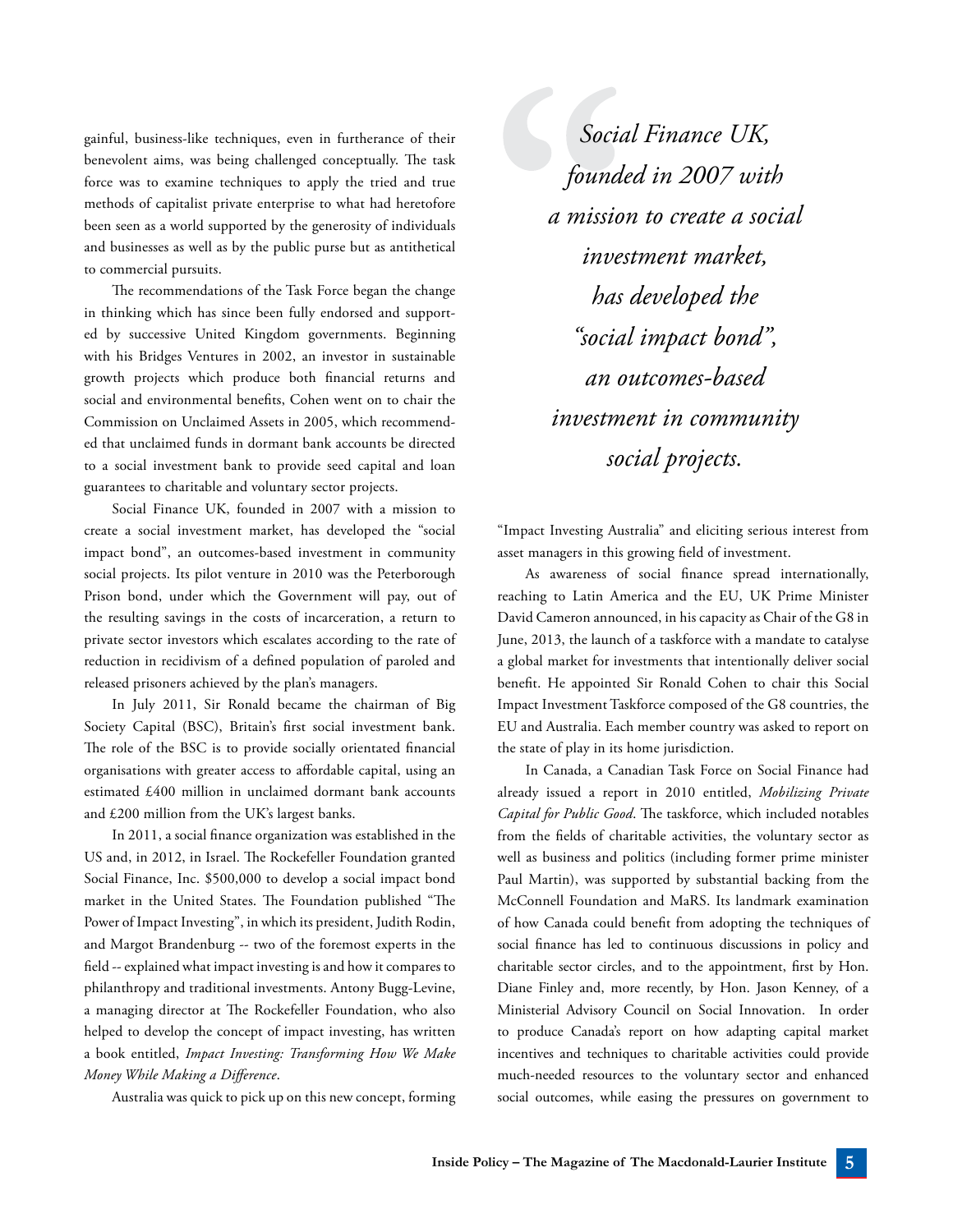increase direct granting support to social service entities, the government appointed a National Advisory Board.

The advisory board's submission, presented in London, England on September 15, 2014, was entitled, *Mobilizing Private Capital for Public Good: Priorities* 

*for Canada*. It found that our laws, as currently reflected in relation to taxation and securities, do not facilitate the emergence of a concept that mixes inputs from benevolent motivations with those of the marketplace. Our treatment of the deduction of charitable donations is extremely generous, as noted by Jack Mintz in a recent article in the Financial Post ("CRA has been charitable", October 15, 2014). "In 2013, the federal tax cost of charitable donation credit is projected to be \$2.2-billion", Mintz points out.

But that results from a mindset that has the creation of

wealth in a parallel universe to the dispensing of it through generosity, human kindness and compassion, for a charitable purpose. The idea that the principles of hard-headed business can be adapted to and incorporated into the regular activities of a thing we call a "registered charity" or a "charitable foundation" or that profitable ventures can assist in achieving the objectives of a not-for-profit organization, seems oxymoronic.

Thus, if we are to catch up to the lead of the UK, or be more welcoming to new concepts like the Australians, some fundamental changes to our thinking, and resulting amendments to our legislation, regulations and tax-assessing guidelines will be required.

For example, a charity is supposed to provide benefits to the public at large, or to a substantial segment of the public. It may not provide a benefit to private individuals. So, if a charity were dedicated to providing skills training to the chronically unemployed, that would be okay, so long as the charity did not actually contact a series of specific employers, ask them what skilled jobs they were having trouble filling, and work with them to develop a program where these very skills could be delivered to the population being assisted, since if they do the latter, they are providing a benefit to a handful of employers, because the program would be producing workers who would be filling an

*Charities are not taxed and thus it would be unfair to a private sector, taxable enterprise to have to compete in its line of business headon with a charity while the private entity paid income and other taxes.*

actual demand and become gainfully employed when the course is completed.

Similarly, charities lose their status if they engage in a business activity other than a "related business" which is run to the extent

> of 90% by volunteers or which is linked and subordinate to a charity's purpose. So a hospital can run a gift shop or a parking lot and apply the revenues to the hospital's budget. But a charity would run afoul of our laws if the commercial activity was more ambitious, even if the proceeds were all directed expressly to the good works for which the charity was founded. There is a very good reason for this: the concept of horizontal equity. Charities are not taxed and thus it would be unfair to a private sector, taxable enterprise to have to compete in its line of business head-on with a charity while the private entity paid income and

other taxes.

The report outlines a solution, suggesting a hybrid standard where business activities beyond those currently tolerated by our system would be taxed, subject to certain *de minimis* rules, but the charity would not be exposed to losing its registered status.

The report makes a series of other useful recommendations, all of which share the same flavour: if Canada wishes to play in the new world of social finance, there will have to be some fundamental changes in thinking and approach so that we can unite the two separate worlds of hard-nosed commerce and caring, giving and helping.

Another example is that a charity is not supposed to make a below-market rate investment, even if this would advance their charitable objectives. For example, if a charity were to invest in a bond issued by a not-for-profit corporation constructing low-income housing, and take a "first loss" position in order to stimulate and encourage investment by others in the project, this would be offside and treated as a gift to a "non-qualified donee". Canada would need to modify its rules to permit this social investment technique.

Because our securities laws do not contemplate the issuance of equity or fixed-income securities by charitable entities or foundations, the use of limited partnerships is often resorted to